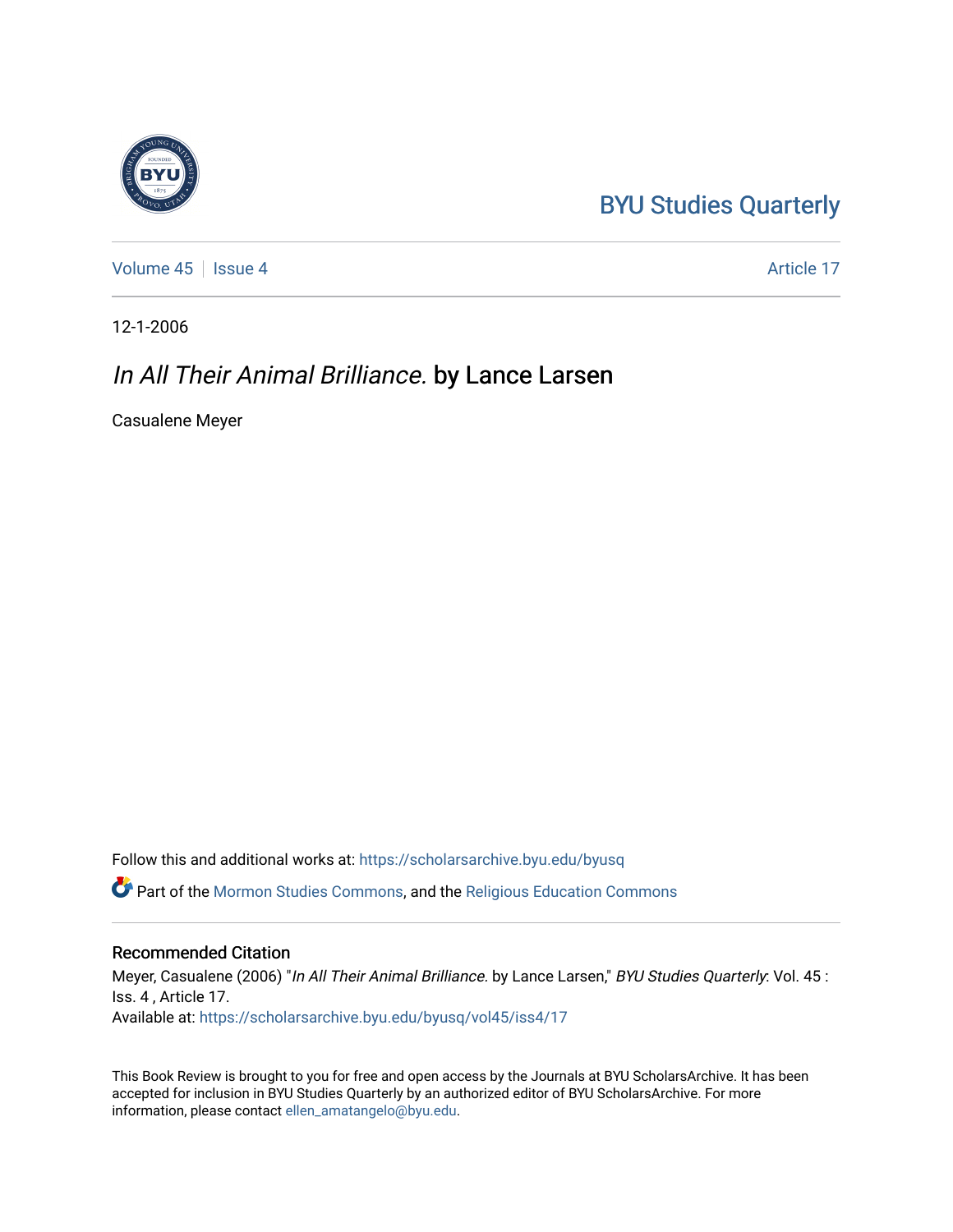Lance Larsen. *In All Their Animal Brilliance.* Tampa, Fla.: University of Tampa Press, 2005

Reviewed by Casualene Meyer

How can I respond to Lance Larsen's *In All Their Animal Brilliance*? I could say that I am not equal to the task of adequately analyzing or appreciating this collection of poems, but therein lies the responsibility to respond: Should I shrink from reviewing poems Larsen did not shrink from writing? Larsen takes on something bigger than himself, and he presents the telestial world of mortality with brilliant humility.

In some ways it is ironic that the word that signifies human existence on the earth, *mortality*, has the Latin root *mort*, or death*.* To be alive on earth means to be subject to death. As we live, we see death all about us. Surviving organisms depend on the death of other organisms for them to live. Carnivorous animals are an obvious example of this; even a vegetarian human who pulls a carrot out of the ground to eat has stayed alive through the death of another organism.

In a life-death reading of Larsen's collection, the animal in "animal brilliance" is significant in that animals remind us of our mortal condition on almost a daily basis. Not only do many humans depend on the death of animals for food and clothing, but roadkill, swatted flies, belly-up goldfish, hatchlings fallen from the nest, poisoned fire ant mounds, and countless other organisms that are regularly found dead remind us that life can be easily cut off. There is the other face of mortality—reproduction. One reason we coexist with so many dead and dying animals is that animals are so fecund. Cattle are bred and talked about in terms of herds, dogs and cats have multiple litters, bees and mosquitoes have high populations, and fruit flies multiply quickly. Pondering on the reproduction and death of animals enriches a vision of mortality and the telestial world in which humans and other organisms reproduce, live, and die in such interlocking ways. This vision is the substance of Larsen's *In All Their Animal Brilliance*.

The life-death theme, including human and animal fecundity and death, corporeality, the sensuous body, and desire for intimacy is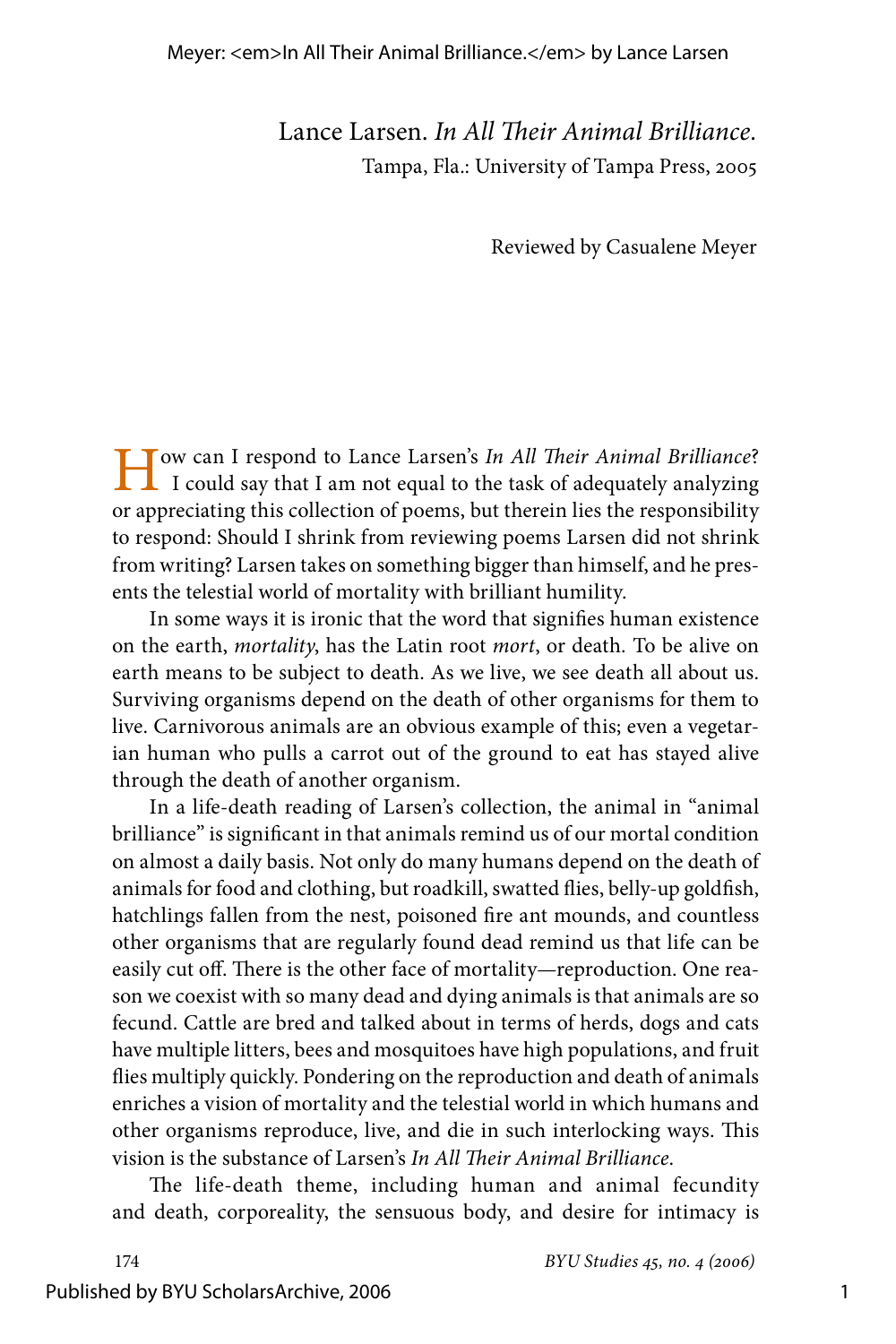ubiquitous in Larsen's collection. If readers wish, they can read thematically, tallying and analyzing the numerous instances of these themes in the poems. Truly, a study of Larsen's book would be larger than the book itself. For this review, let us look at a few representative poems that blend bodies, animals, and death in reflection of the telestial world.

Consider first a tally in "Landscape, with Hungry Gulls." This poem is a beach panorama in which a "pair of teenage girls in matching swim suits" (body awareness) bury their brother in the sand (death), and the speaker's son (human reproduction) hunts up horse bones (animal death) and catches damsel fly larvae (animal reproduction). The speaker, keenly aware of life and death, seems to be trying to come to terms with his own being and that of those around him:

If I said *burial*, if I said *a lovely morning to prepare the body*, who would I startle? Not this pair of teenage girls in matching swim suits making a mound of their brother. And not the boy himself, laid out like a cadaver on rye, who volunteered for interment. (16)

Death continues in an animal variation with the horse bones and seagulls that appear near the sand-buried boy "to peck at his heart." The speaker concludes by meditating on the horse bones:

And this horse my son is decorating the moat with, broken into pieces so various and eloquent where are its pastures, does it have enough to eat? (17)

This poem's blend of life, death, and animals does not draw explicit conclusions about the nature of mortality; rather, it presents the elements and angst of living in a telestial world.

"Santiago Commute" is another panoramic poem, this time from the perspective of an exchange student who rides the bus in Chile. Here is the animal, "*Diablo*, the three-legged nanny," and the dead animals: "each dead dog [who] grew wiser with decay" and "At the slaughterhouse, trotters [who] went in whole / and came out viscera tossed into a pickup." Here also are the dying humans, "At *El Estado National . . .* dissidents / once lay down to be shot," and humans who do glorious things with their bodies, "soccer gods / . . . Part Pelé, part Orpheus." Here are fertile humans, "Teenage girls bibbed / in blue uniforms giggling as they squeezed past." Here also is the complex blended image of new life in peril protected by a dead animal, "A charm dipped in pigeon blood pinned / to a baby's bib." Returning to himself, the speaker, aware of his physical being in an ambiguous existence, confesses: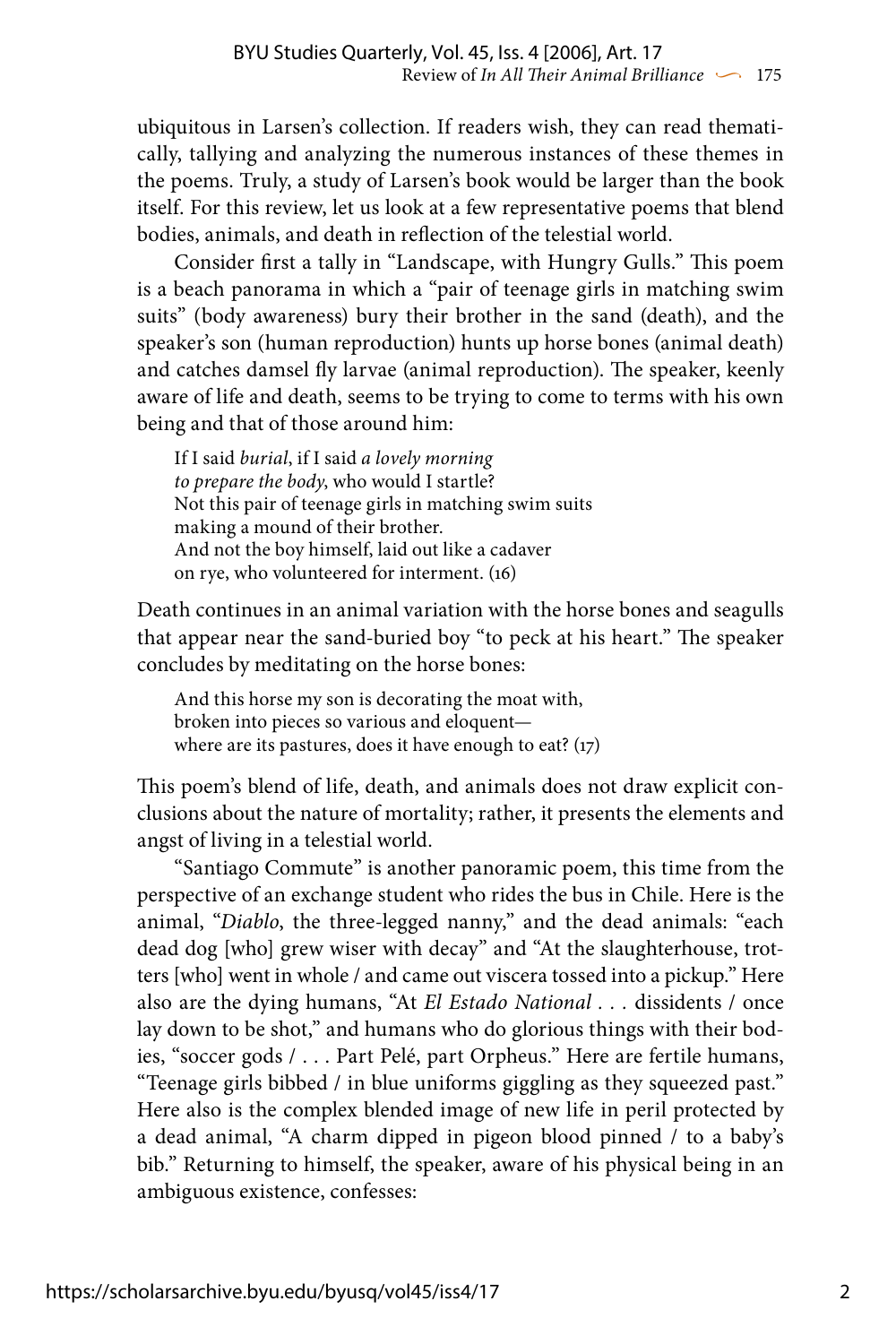## $176 \sim BVU$  Studies Meyer: <em>In All Their Animal Brilliance.</em> by Lance Larsen

I chewed my shirt sleeve. Miracles were everyday. Not the body I got on the bus with, but the sacred dirty air and tin saints that dreamed me as I stepped off. (64–65)

Once again, the mortal elements are presented in their animal brilliance, and the conclusions are for the reader to draw.

"Planaria" functions somewhat differently. In this narrative poem, two brothers are on a night expedition to catch planaria, or "*turbellarian flatworms moving / by means of cilia"* with "two pounds of pig liver" on a "rusty lure." This time it is a pig that is dead, and the planaria, the teeming, lower-order animals unsettle the speaker—and probably readers—of the poem. The planaria "cannot see light. They grow fat on water / and blood . . . Cut them / just right, and they will grow an extra head." The speaker calls the mass of planaria a "squirming song" in a coffee can and ends the poem with a picture of his brother and him sharing warmth by zipping their sleeping bags together and "counting / constellations we could point to but not name."

All night, the smell of fire kept oblivion close. All night, to the left of our heads, that coffee can—rock securing its lid—failing to contain the word *planaria*. (33)

The speaker of the poem is cold. Is it simply a cold night, or is it the speaker chilled by the uncontainable thought of raw animal life, raw existence that is persistent and resilient, growing new heads when cut, and feeding blindly on the death and life of other beings? If the latter is true, "Planaria" shows a human facing the animality of life and death and the darkness of a telestial world by drawing his own body nearer to another human body for warmth.

*In All Their Animal Brilliance* sees a fallen world that is very much a matter of life and death, reproduction and decay, bodies living and bodies dying, the animal world bringing the human world into focus.

Larsen's collection is solid not only for its content, but also for its delivery. Larsen's collection has insight, wit, humor, *tours-de-force* form poems, pure beauty, and brilliance. I will highlight one poem as an example of this beauty and brilliance. "This World, Not the Next," a poem about Adam and Eve and their mortal bodies in a fallen world, is my favorite of the collection. The poem begins:

True, God dreamed our first parents out of a chaos of firmament and longing. And true, he pled with them to return to a savory Forever of his making.